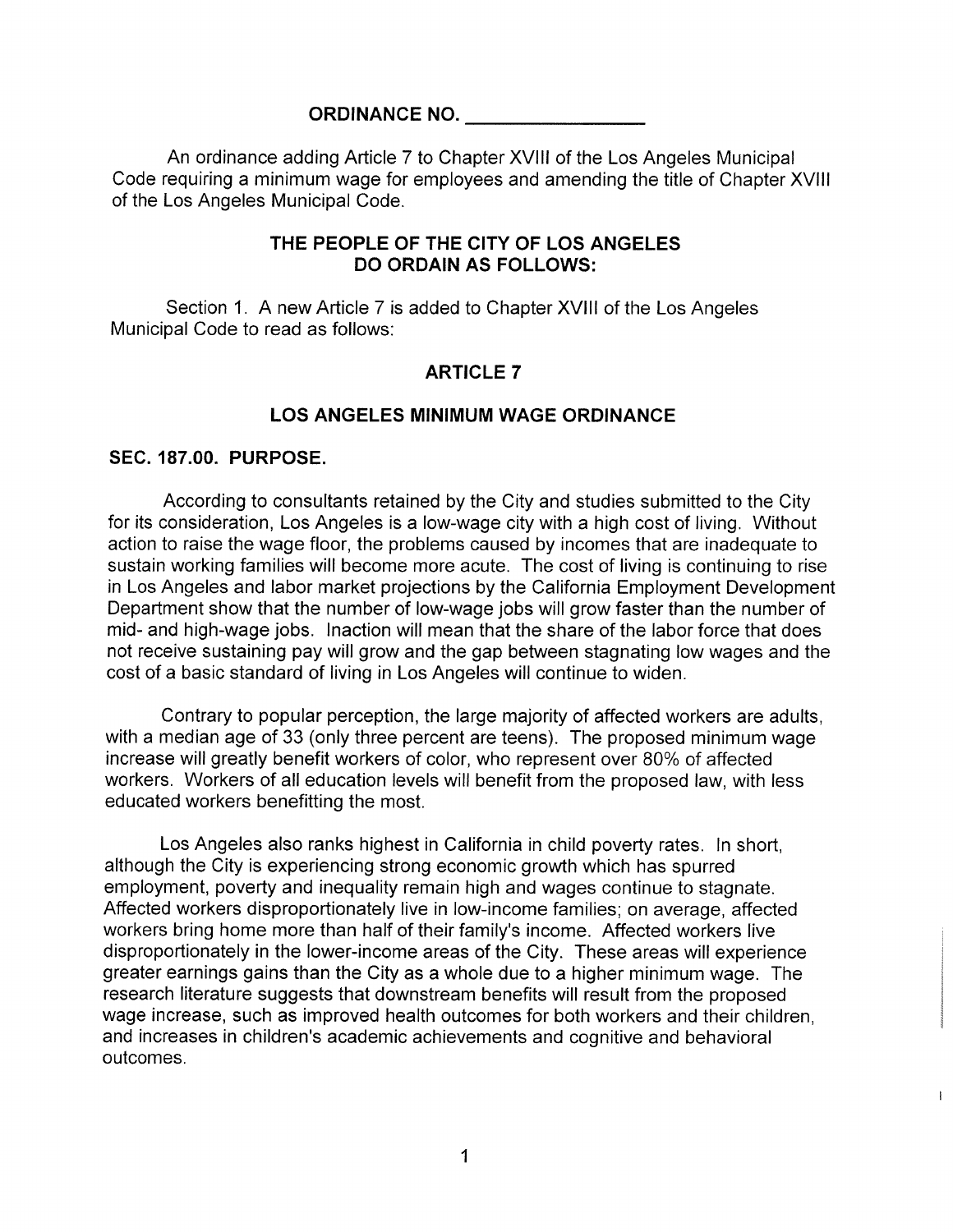Studies show that minimum wage increases reduce worker turnover. Turnover creates financial costs for employers. Reduced worker turnover means that workers will have more tenure with the same employer, which creates incentives for both employers and workers to increase training and worker productivity.

The City has recognized that income inequality is one of the most pressing economic and social issues facing Los Angeles. Workers, who must live paycheck to paycheck, are frequently forced to work two or three jobs to provide food and shelter for their families. These workers often rely on the public sector as a provider of social support services and, therefore, the City has an interest in promoting an employment environment that protects government resources. Therefore, by paying a higher than state-mandated minimum wage, the City seeks to promote the health, safety and welfare of thousands of workers by ensuring they receive a decent wage for the work they perform.

# SEC. 187.01. DEFINITIONS.

The following definitions shall apply to this article:

A. "City" means the City of Los Angeles.

B. "Designated Administrative Agency (DAA)" means the Department of Public Works, Bureau of Contract Administration, which shall bear administrative responsibilities under this article.

C. "Employee" means any individual who:

1. In a particular week performs at least two hours of work within the geographic boundaries of the City for an Employer; and

2. Qualifies as an Employee entitled to payment of a minimum wage from any Employer under the California minimum wage law, as provided under Section 1197 of the California Labor Code and wage orders published by the California Industrial Welfare Commission.

D. "Employer" means any person, as defined in Section 18 of the California Labor Code, including a corporate officer or executive, wha directly or indirectly or through an agent or any other person, including through the services of a temporary service or staffing agency or similar entity, employs or exercises control over the wages, hours or working conditions of any employee.

E. "Non-Profit Corporation" means anon-profit corporation, duly organized, validly existing and in good standing under the laws of the jurisdiction of its incorporation and, if a foreign corporation, in good standing under the laws of the State of California, which corporation has established and maintains valid non-profit status under Section 5Q1(c)(3) of the United States Internal Revenue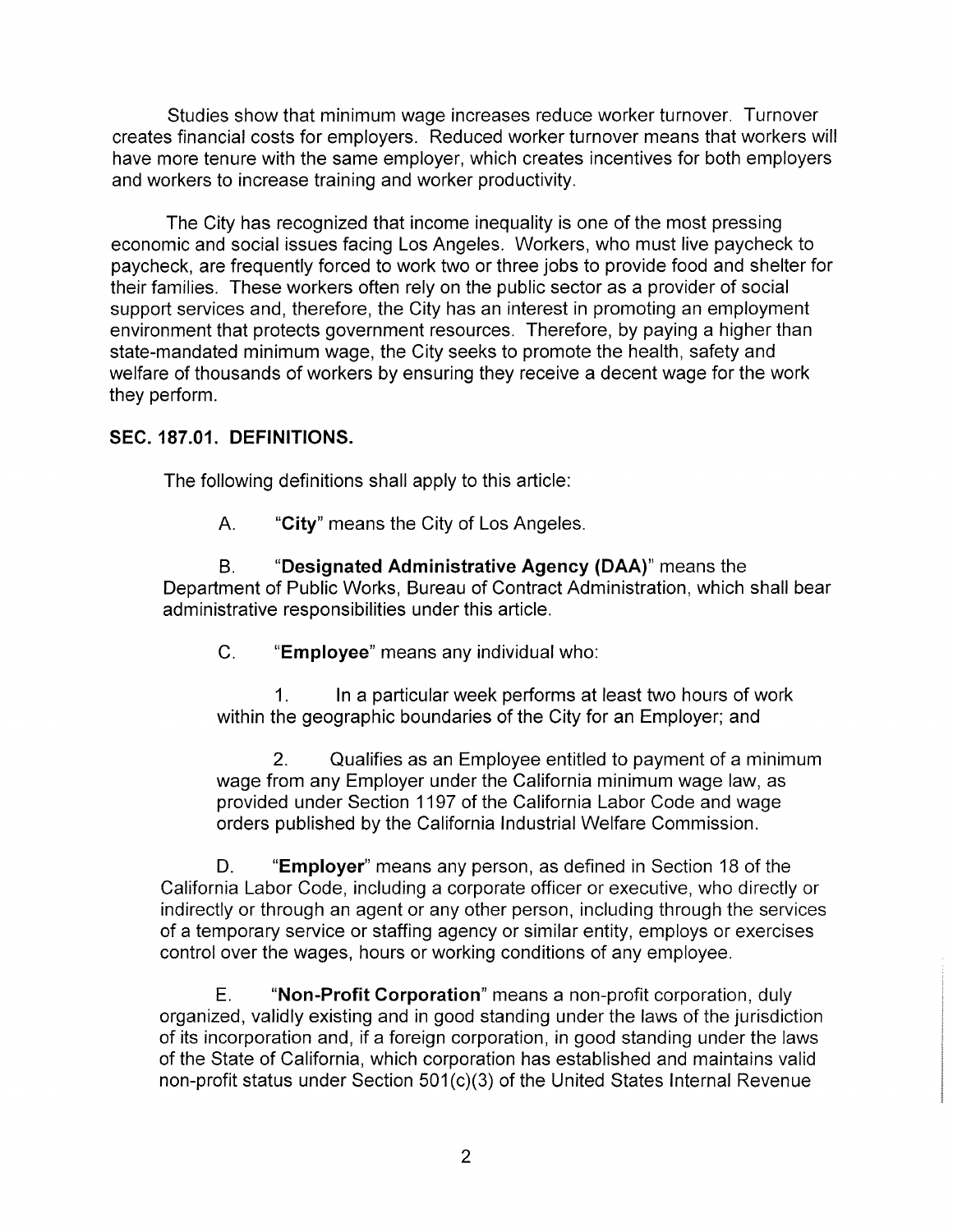Code of 1986, as amended, and all rules and regulations promulgated thereunder.

F. "Person" means any person, association, organization, partnership, business trust, limited liability company or corporation.

# SEC. 187.02. PAYMENT OF MINIMUM WAGE TO EMPLOYEES.

A. An Employer shall pay an Employee a wage of no less than the hourly rates set under the authority of this article.

B. Employers with 26 or more Employees shall pay a wage of no less than the hourly rates set forth:

- 1. On July 1, 2016, the hourly wage shall be \$10.50.
- 2. On July 1, 2017, the hourly wage shall be \$12.00.
- 3. On July 1, 2018, the hourly wage shall be \$13.25.
- 4. On July 1, 2019, the hourly wage shall be \$14.25.
- 5. On July 1, 2020, the hourly wage shall be \$15.00.

C. Employers with 25 or fewer Employees shall pay a wage of no less than the hourly rates set forth:

- 1. On July 1, 2017, the hourly wage shall be \$10.50.
- 2. On July 1, 2018, the hourly wage shall be \$12.00.
- 3. On July 1, 2019, the hourly wage shall be \$13.25.
- 4. On July 1, 2020, the hourly wage shall be \$14.25.
- 5. On July 1, 2021, the hourly wage shall be \$15.00.

D. On July 1, 2022, and annually thereafter, the minimum wage will increase based on the Consumer Price Index for Urban Wage Earners and Clerical Workers (CPI-W) for the Los Angeles metropolitan area (Los Angeles-Riverside-Orange County, CA), which is published by the Bureau of Labor Statistics. The DAA shall announce the adjusted rates on January 1<sup>st</sup> and publish a bulletin announcing the adjusted rates, which shall take effect on July 1 of each year.

E. Employees, who are "Learners" as defined in Labor Code Section 1192 and consistent with wage orders published by the California Industrial Welfare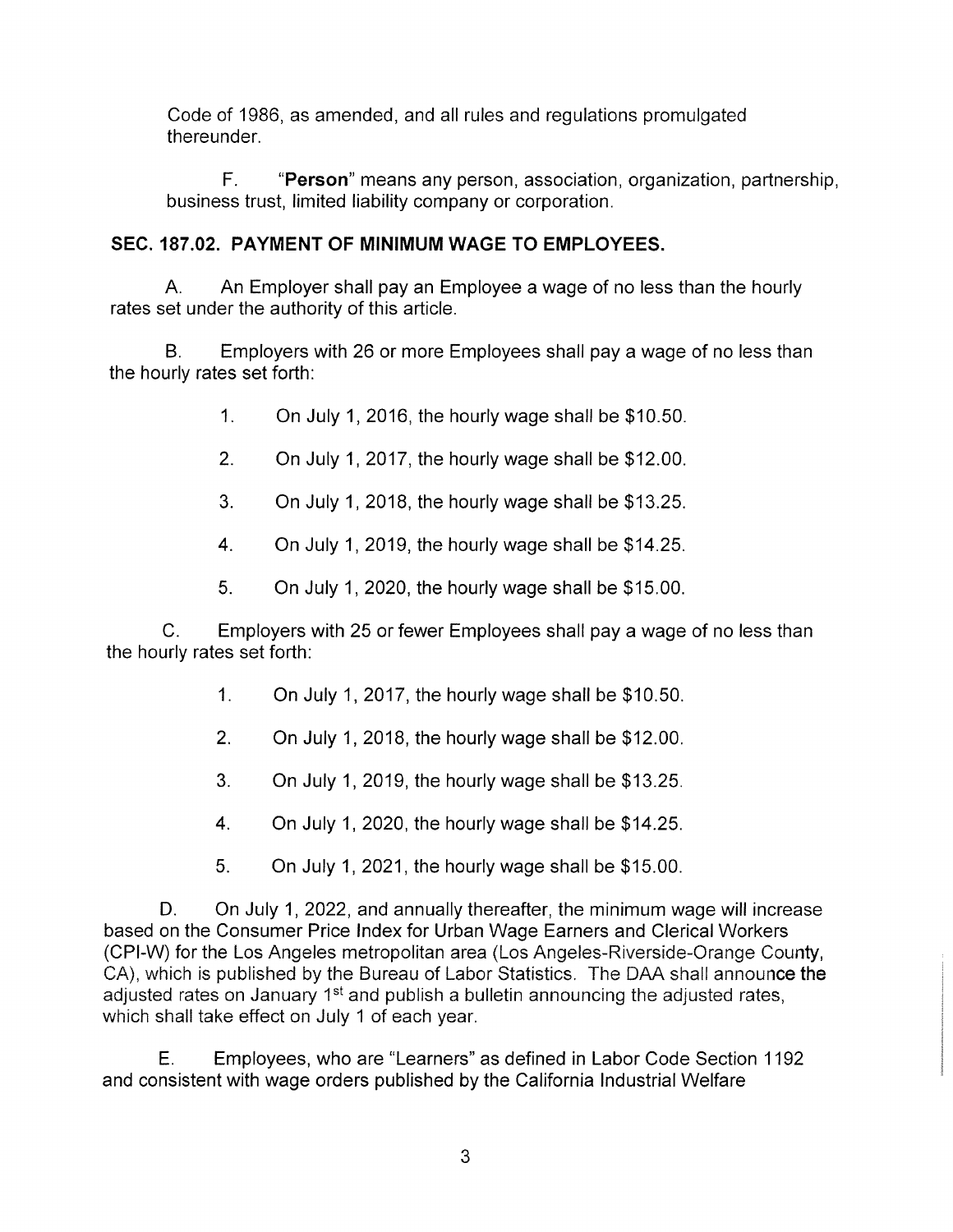Commission and are 14-17 years of age, shall be paid not less than 85% of the minimum wage rounded to the nearest nickel during their first 160 hours of employment. After more than 160 hours of employment, Learners shall be paid the applicable minimum wage pursuant to this section.

F. For purposes of this article, the size of an Employer's business or Non-Profit Corporation shall be determined by the average number of Employees employed during the previous calendar year.

# SEC. 187.03. DEFERRAL APPLICATION FOR CERTAIN NON-PROFIT EMPLOYERS.

The DAA shall establish a procedure to allow an Employer that is a Non-Profit Corporation with 26 or more Employees to qualify for the deferral rate schedule specified in Section 187.02.C. A Non-Profit Employer seeking the deferral must establish by compelling evidence that:

A. The chief executive officer earns a salary which, when calculated on an hourly basis, is less than five times the lowest wage paid by the corporation; or

B. It is a Transitional Employer as defined in Section 10.31.1(h) of the Los Angeles Administrative Code; or

C. It serves as a child care provider; or

D. It is funded primarily by City, County, State or Federal grants or reimbursements.

# SEC. 187.04. NOTIFYING EMPLOYEES OF THEIR POTENTIAL RIGHT TO THE FEDERAL EARNED INCOME CREDIT.

Employers shall inform Employees of their possible right to the federal Earned Income Credit (EIC) under Section 32 of the Internal Revenue Code of 1954, 26 U.S.C. Section 32.

# SEC. 187.05. RETALIATORY ACTION PROHIBITED.

No Employer shall discharge, reduce in compensation or otherwise discriminate against any Employee for opposing any practice proscribed by this article, for participating in proceedings related to this article, for seeking to enforce his or her rights under this article by any lawful means, or for otherwise asserting rights under this article.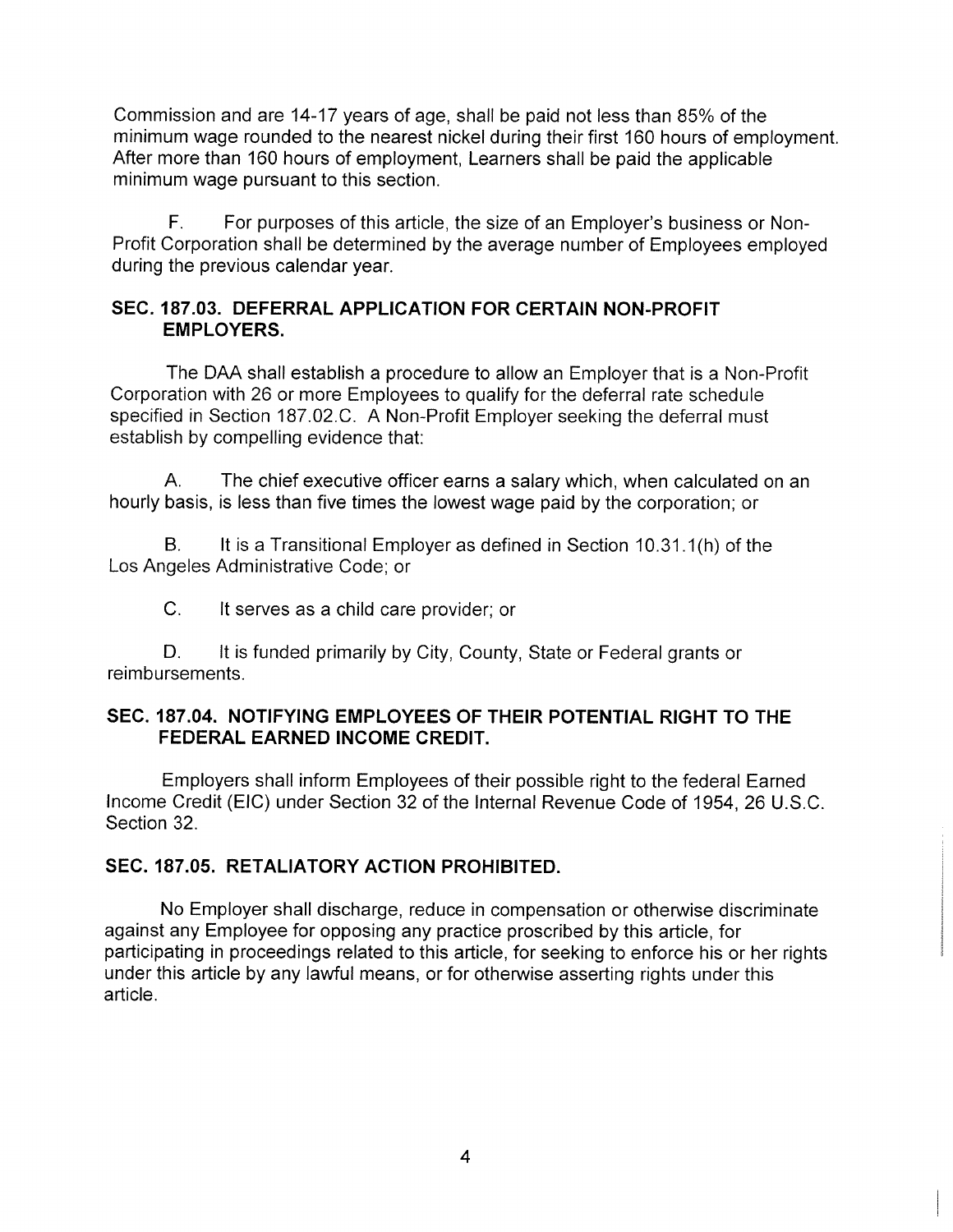#### SEC. 187.06. IMPLEMENTATION.

The DAA may promulgate guidelines and rules consistent with this article for the implementation of the provisions of this article. Any guidelines or rules shall have the force and effect of law, and may be relied upon by Employers, Employees and other parties to determine their rights and responsibilities under this article.

#### SEC. 187.07. NO WAIVER OF RIGHTS.

Any waiver by an Employee of any or all of the provisions of this article shall be deemed contrary to public policy and shall be void and unenforceable.

# SEC. 187.08. COEXISTENCE WITH OTHER AVAILABLE RELIEF FOR SPECIFIC DEPRIVATIONS OF PROTECTED RIGHTS.

The provisions of this article shall not be construed as limiting any Employee's right to obtain relief to which he or she may be entitled at law or in equity.

### SEC. 187.09. CONFLICTS.

Nothing in this article shall be interpreted or applied so as to create any power or duty in conflict with any federal or State law.

## SEC. 187.10. REPORTS.

Every three years after July 1, 2016, the Chief Legislative Analyst (CLA) with the assistance of the City Administrative Officer (CAO) shall commission a study to review the state of the City's economy; minimum wage impacts; textile and apparel manufacturing impacts; temporary workers, guards and janitors impacts; home health care services impacts; residential care and nursing facilities impacts; child day care services impacts; restaurants and bars impacts; personal and repair services impacts; transitional jobs programs impacts; service charges, commissions and guaranteed gratuities impacts; and wage theft enforcement. On an annual basis, the CLA and CAO shall collect economic data, including jobs, earnings and sales tax.

# SEC. 187.11. SEVERABILITY.

If any subsection, sentence, clause or phrase of this article is for any reason held to be invalid or unconstitutional by a court of competent jurisdiction, such decision shall not affect the validity of the remaining portions of this ordinance. The City Council hereby declares that it would have adopted this section, and each and every subsection, sentence, clause and phrase thereof not declared invalid or unconstitutional, without regard to whether any portion of the ordinance would be subsequently declared invalid or unconstitutional.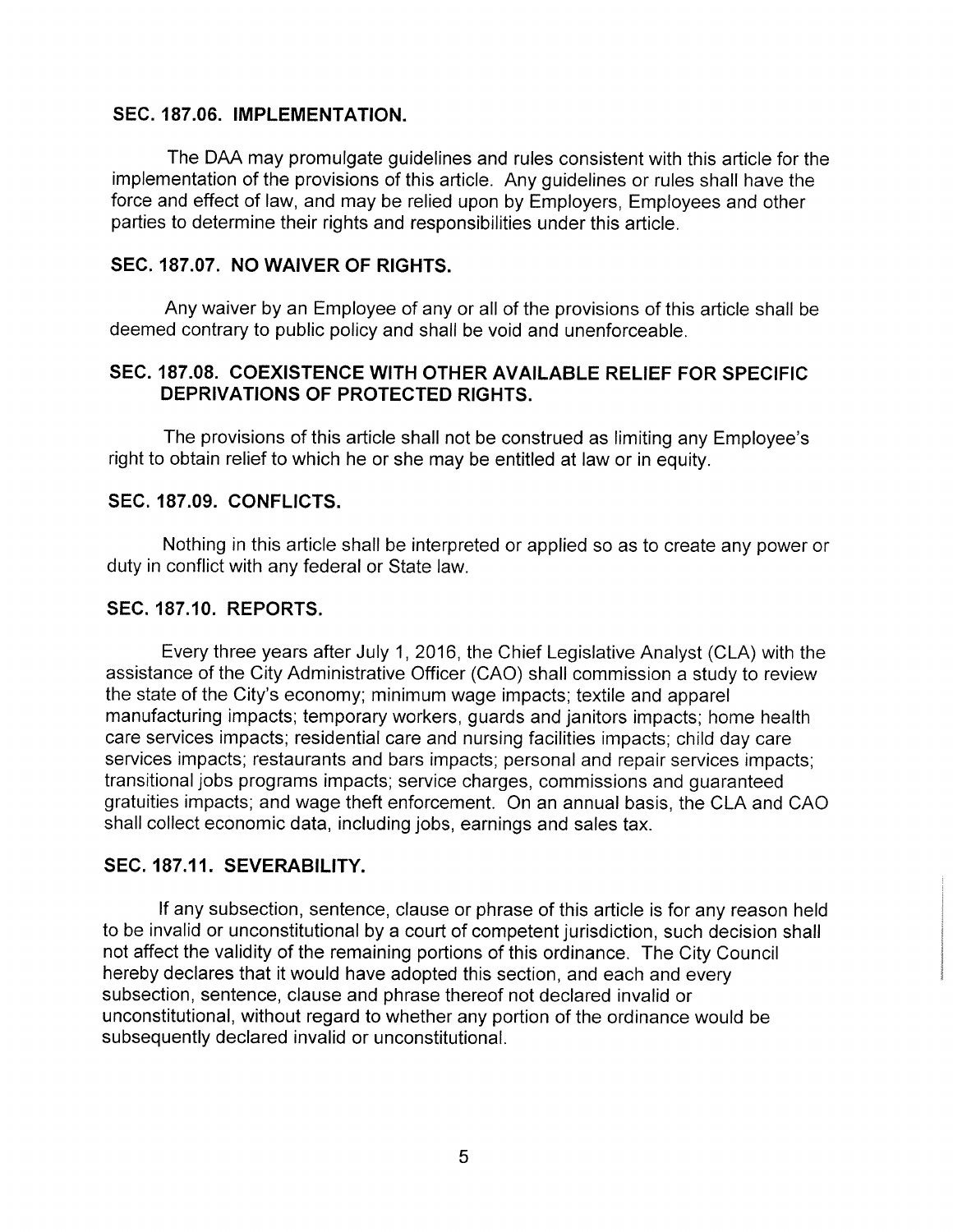Sec. 2. CHAPTER XVIII of the Municipal Code is retitled EMPLOYEE WAGES AND PROTECTIONS.